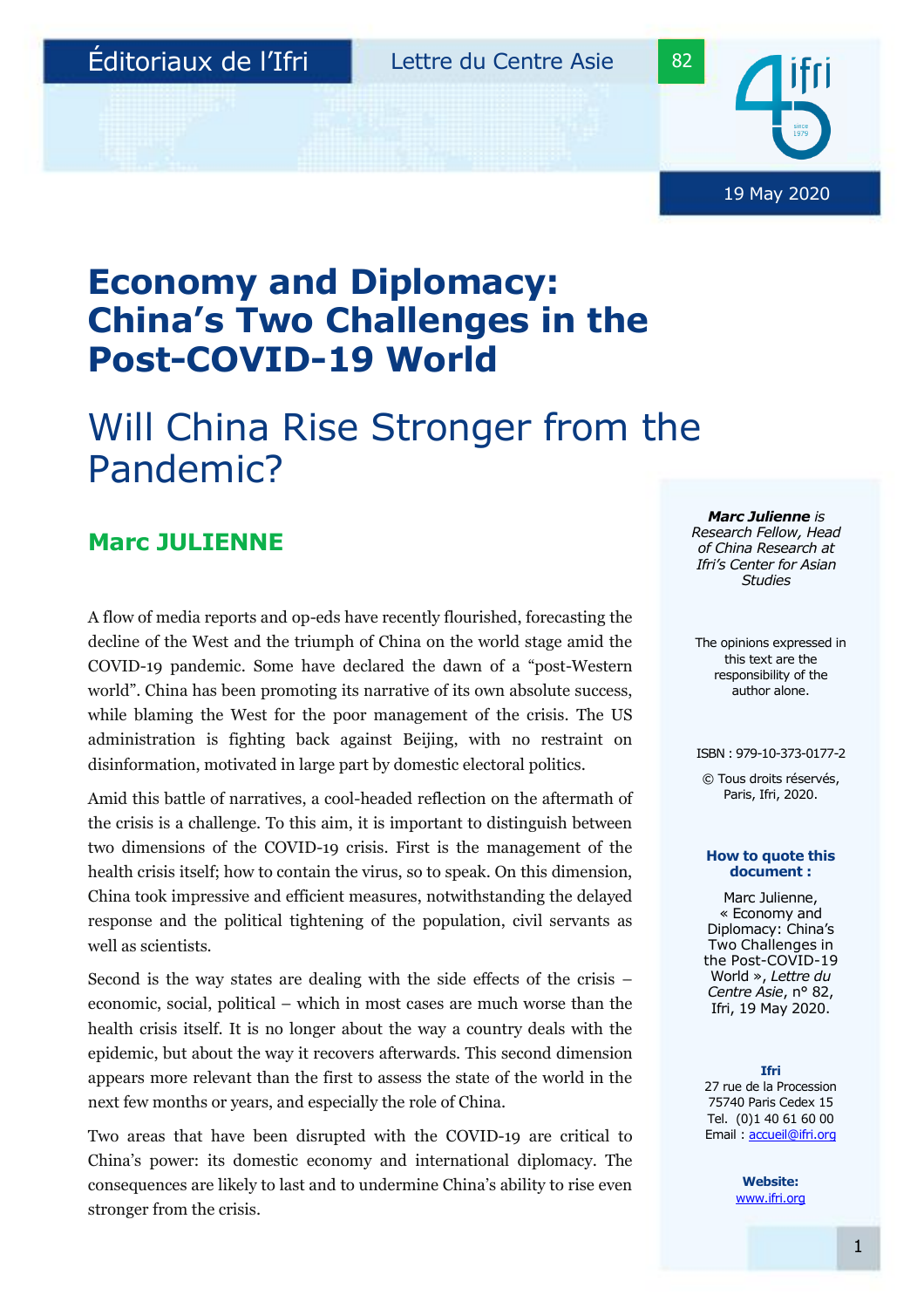### **Lasting economic turbulence**

In an already difficult and slowing economic context, the COVID-19 crisis has hit China with four successive waves. The first wave was the lockdown that brought the Chinese economy to a standstill. This has resulted in a first-quarter GDP loss of 6.8% compared to the first quarter of 2019.

The second wave, after the end of the lockdown and the restarting of the economy, is the drop in domestic demand — people being reluctant to spend money on leisure activities.

The world demand has also dropped, which is the third wave. With Europe, North America and other parts of the world under lockdown, the demand for China's products is down for a few months at least, preventing China from recovering its full production and export capacity.

The fourth wave, although still hypothetical, is the much-discussed reconfiguration of global value chains. Foreign industries that have relied too much on China's market and supply chains seem to be reconsidering their strategies. It could result in the relocation of investments and factories from China to other countries in Southeast Asia, North Africa or Europe. Witnessing the severe loss of autonomy in health supplies in Europe, the health industry is likely to be the first sector to relocate production lines.

Employment and consumption seem especially concerning for the recovery of the Chinese economy. According to the National Bureau of statistics, China's (urban) unemployment rate<sup>1</sup> was  $6.2\%$  in February 2020, and 5.9% in March. In 2019, it was fluctuating between 5 and 5.3%. However, this rate does not include the huge amount of migrant workers who lost their jobs and returned to the countryside. A report<sup>2</sup> by the Chinese consulting firm, Zhongtai Securities, released on April 24, assessed that the unemployment rate would actually be 20.5% (around 70 million people), including migrant workers. The report was removed from the firm's website the next day, and the author and director of the institute, Li Xunlei, was downgraded<sup>3</sup> to chief economist.

The drop in domestic demand and the relocation of foreign industries could further affect employment in China in the medium term. As Li Xunlei put<sup>4</sup> it: "Many problems such as reduced income, bankruptcy,

ifri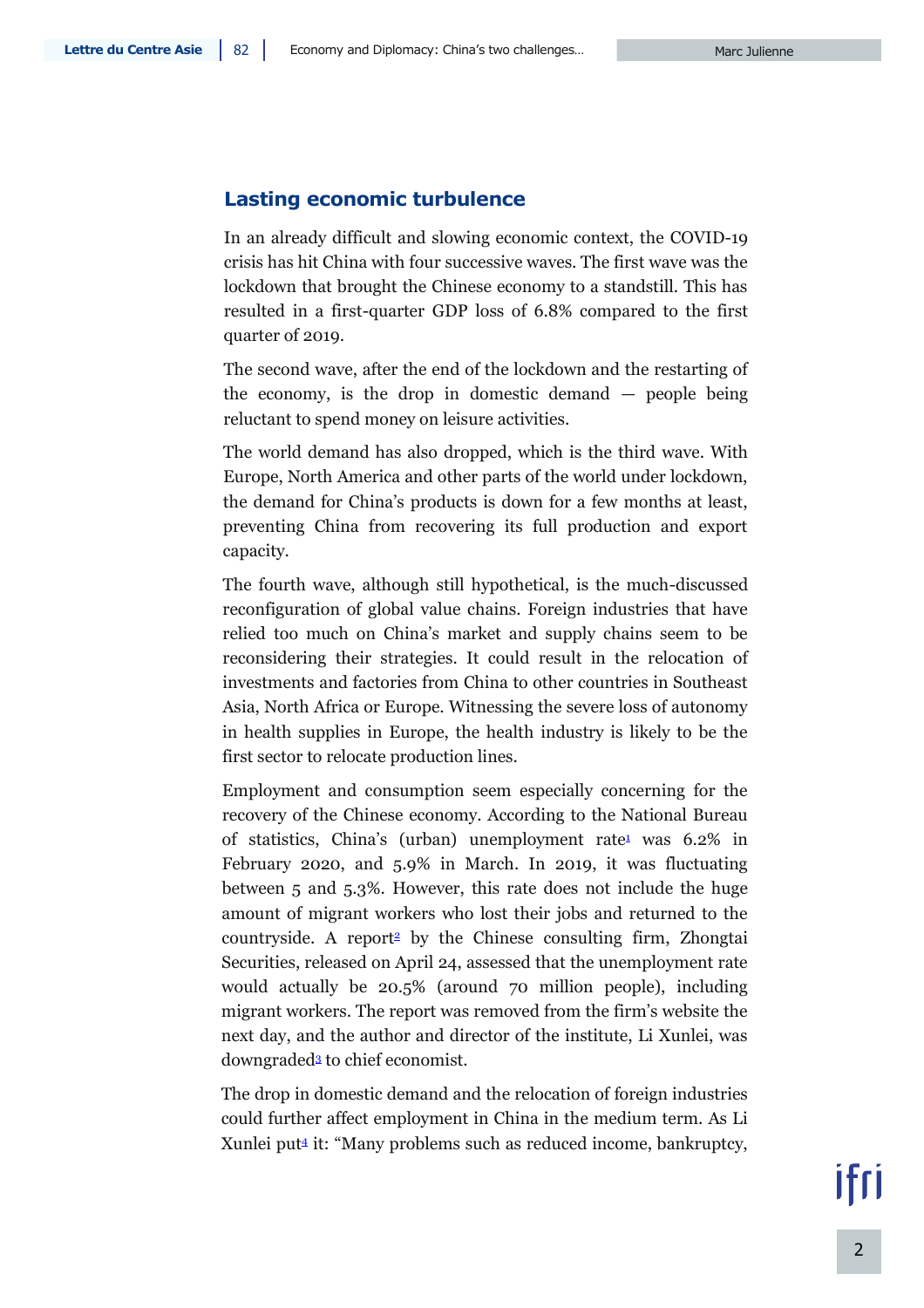and increased unemployment during periods of economic weakness have multiplier effects." A record number of 8.74 million graduates students about to enter the Chinese job market in 2020, in addition to the 300.000 students from overseas and unemployed graduates from the year before have also raised<sup>5</sup> concern.

Consumption is a structural challenge in China where the average household income is quite low and the saving rate one of the highest in the world (45% of GDP). Unemployment and uncertainty about the future triggered by COVID-19 have worsened the low consumption rate, which was expected to be an engine for economic recovery. Local authorities have even issued billions of Yuan in shopping vouchers to boost consumption, but people tend to use them for daily necessities.

Other sectors involve serious medium term risks, like real estate and banking system, and Chinese central bank has little leverage to provide a substantial financial boost into the economy (contrary to the SRAS in 2004 and the financial crisis in 2008). In this regard, the COVID-19 economic shock has worsened the structural difficulties that Beijing was already struggling to deal with, and this could turn out to have lasting consequences social stability.

### **The "Wolf Warrior diplomacy" destructive to China's image**

Although the People's Republic of China (PRC) is one of the biggest players on the international stage, it does not constitute a diplomatic center of gravity. It has no strategic allies (aside from the North Korea), only economic partners and partners of circumstance (socalled "like-minded countries"). The question remains whether the economic influence China has on every continent is enough to make it a world leader. It seems, on the contrary, that China's much-awaited soft power has not materialized and that Beijing's trust capital worldwide is actually very low.

The COVID-19 pandemic appears to have exacerbated this trust deficit, mainly because of three factors. First is the full-on "wolf warrior" diplomacy Beijing has displayed. Many Chinese diplomats around the world have been demonstrating an uninhibited aggressive attitude. Although China keeps presenting itself as a responsible and reliable stakeholder providing health supplies to many countries in

ifri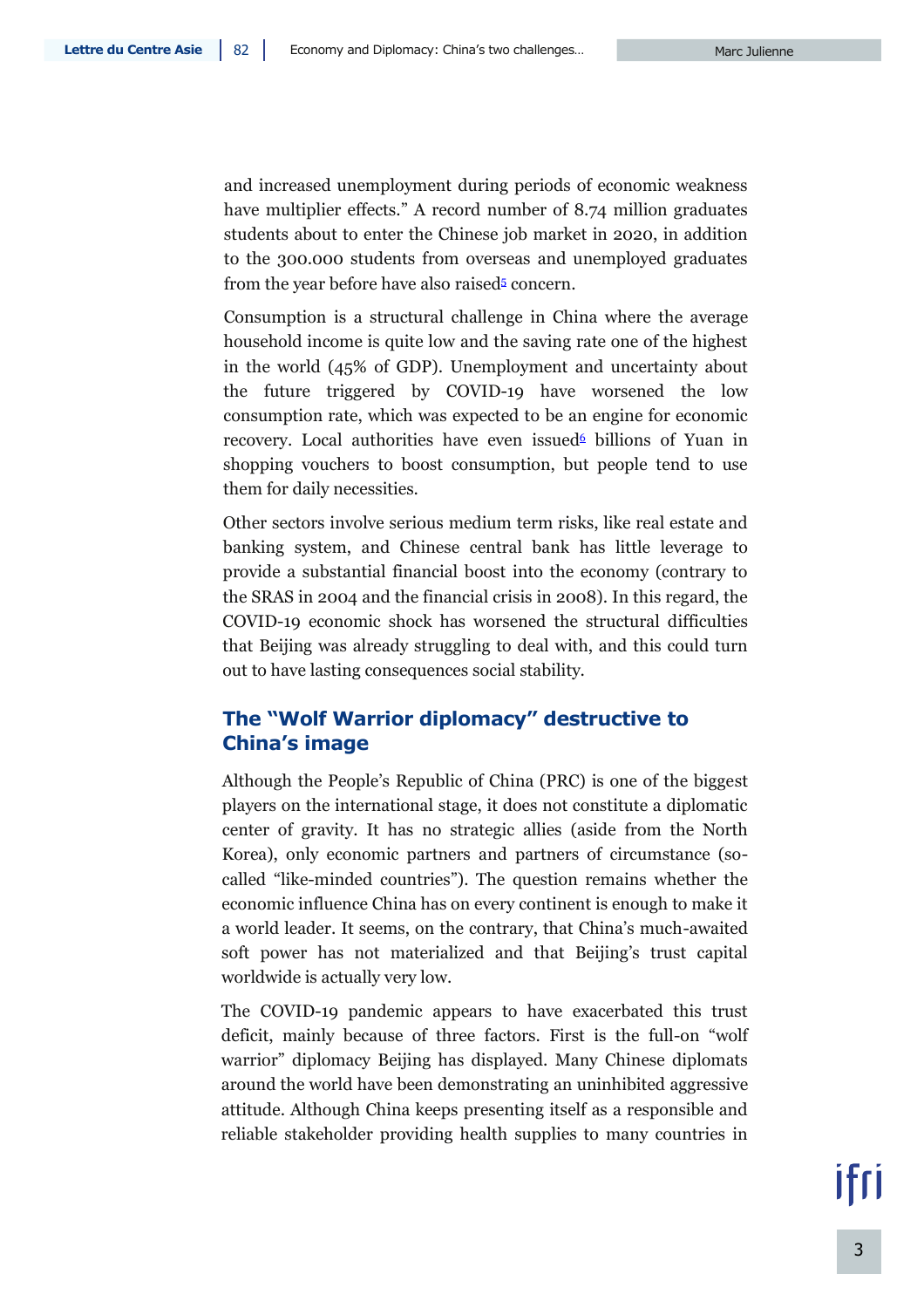need amid the COVID-19 pandemic, it missed opportunities to actually prove its commitment to multilateralism.

On May 4th, the Coronavirus Global Response Summit took place under the leadership of the President of the European Commission, Ursula van der Leyen. More than 50 heads of state, government and international organization, as well as state ministers took part in the virtual event aimed at raising funds for research on a COVID-19 vaccine. Instead of Premier Li Keqiang, who was supposed to attend, China sent its ambassador to the EU, Zhang Ming, the lowest-level<sup>2</sup> official in the meeting. He did not make any financial pledge to the Coronavirus Global Response, but he emphasized China already made its own efforts to fight the virus, such as a RMB 2 billion ( $E$ 260 million) government fund, RMB 1 billion ( $\epsilon$ 130 million) investments in national research, as well as \$50 million donation to the World Health Organization (WHO). In comparison, Germany has pledged<sup>8</sup>  $\mathbb{C}_5$ 25 million, while France committed to  $\mathfrak{C}_5$ 00 million in addition to the  $\mathfrak{C}_1$ . 2 billion provided<sup>9</sup> by the Agence Française de Développement to the "COVID-19 – Health in Common" initiative. Considering that neither the US nor Russia took part in the meeting, China could have seized the opportunity to demonstrate its engagement to international cooperation in the fight against the virus.

The second factor is the doubts and mistrust that have risen worldwide about the information China has delivered – or not – regarding the management of the crisis. Despite Beijing's tireless efforts to impose its own narrative, its transparency has been questioned on issues such as the number of cases and deaths, the origin of the virus, or influence over the WHO. Even state leaders and government officials have raised such concerns, in France, Germany, the UK, Sweden<sup>10</sup>, and within the EU institutions, as well as in Australia<sup>11</sup>, and even Iran<sup>12</sup>, China's close partner. Australia and the EU have also pushed for an independent inquiry into the coronavirus outbreak, ahead of the World Health Assembly. On May 18, more than 120 countries, roughly two third of WHO's member states, had supported the motion<sup>13</sup>, including Russia, India, Turkey, and Indonesia.

This is not to mention the United States, because the battle of narratives and disinformation between Washington and Beijing is now unrestrained on both sides. In the midst of these enflamed narratives, Chinese ambassador to the US, Cui Tiankai, has been noticeable for his moderation.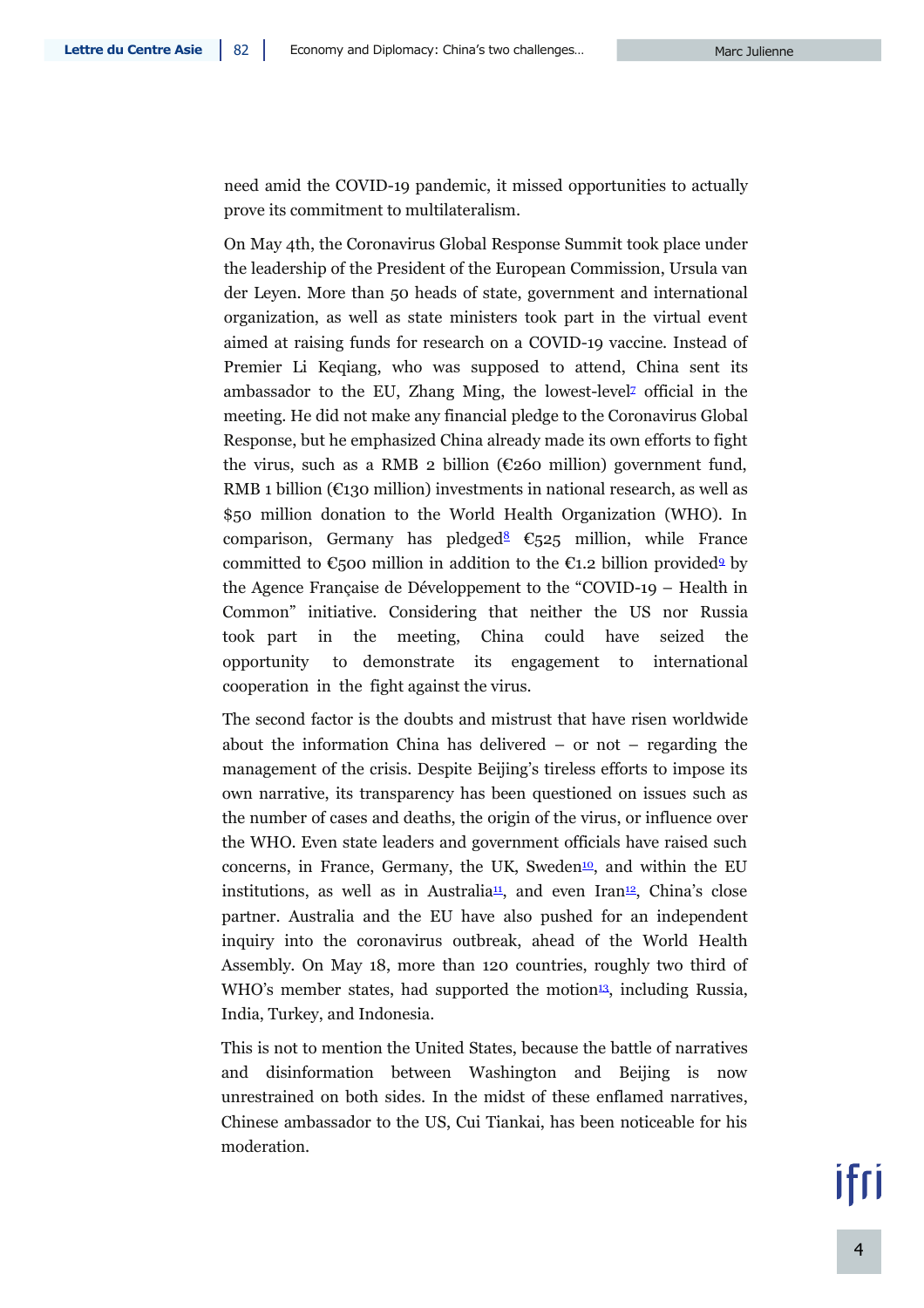The third factor relates to Chinese diplomats' poor management of public relations crisis. In Africa, they found themselves under fire after a surge of racist actions against African people in Guangzhou in mid-April. Chinese ambassadors to Nigeria, Kenya, Uganda, Ghana and the African Union were all summoned by their hosts. In Nigeria, several Representatives presented a motion $\frac{14}{4}$  before the House on the "Maltreatment & Institutional Racial Discrimination Against Nigerian in China", which also intends to regulate more strictly the status of Chinese citizens in the country.

Overall, China's diplomacy amid the pandemic has been unsuccessful at best, or very counter-productive at worst, degrading China's image abroad. This observation is also shared among Chinese experts<sup>15</sup>. Even the China Institutes of Contemporary International relations (CICIR), a high-profile think tank under the supervision of the Ministry of State Security, is said to have recently produced an internal report to the government assessing  $\mathfrak{g}_1$  that "global anti-China" sentiment is at its highest since the 1989 Tiananmen Square crackdown".

Far from the dazzling success of the China model Beijing is trying to sell worldwide, sometimes aggressively, economic difficulties at home may show another side of the coin. This is indeed a source of concern for Europe, because a weakened China is not something the global economy would wish for. Beijing may also have gained too much confidence too soon on the international stage, and the resulting distrust may undermine China's rise as a global leader. We don't know what the post-COVID-19 world will be like, but considering its ability and will, there is nothing less certain than the advent of a China-led world.

<sup>1.</sup> National Bureau of Statistics of China, see at[: http://data.stats.gov.cn.](http://data.stats.gov.cn/english/easyquery.htm?cn=A01)

<sup>2.</sup> See at[: https://finance.sina.cn.](https://finance.sina.cn/2020-04-26/detail-iircuyvh9832214.d.html)

<sup>3.</sup> "Brokerage Retracts Estimate That Real Jobless Level is 20%", 27 April 2020, available at: [www.bloomberg.com](https://www.bloomberg.com/news/articles/2020-04-27/china-brokerage-retracts-estimate-that-real-jobless-level-is-20?sref=6ZE6q2XR)

<sup>4.</sup> See at[: https://finance.sina.cn.](https://finance.sina.cn/2020-04-26/detail-iircuyvh9832214.d.html)

<sup>5.</sup> "GT investigation: Is China's Job Market Facing Risk of Social Instability?", *Global Time*s, 26 April 2020, available at: [www.globaltimes.cn.](https://www.globaltimes.cn/content/1186821.shtml)

<sup>6.</sup> S. Yu and T. Munroe, "As China Splashes Out Vouchers to Revive Retail, Many just Buy Necessities", Reuters, 21 April 2020, available at: [www.reuters.com.](https://www.reuters.com/article/us-health-coronavirus-china-retail/as-china-splashes-out-vouchers-to-revive-retail-many-just-buy-necessities-idUSKBN2230SI)

<sup>7.</sup> See at: [https://global-response.europa.eu.](https://global-response.europa.eu/programme_en)

<sup>8.</sup> See at: [https://global-response.europa.eu](https://global-response.europa.eu/pledge_en)